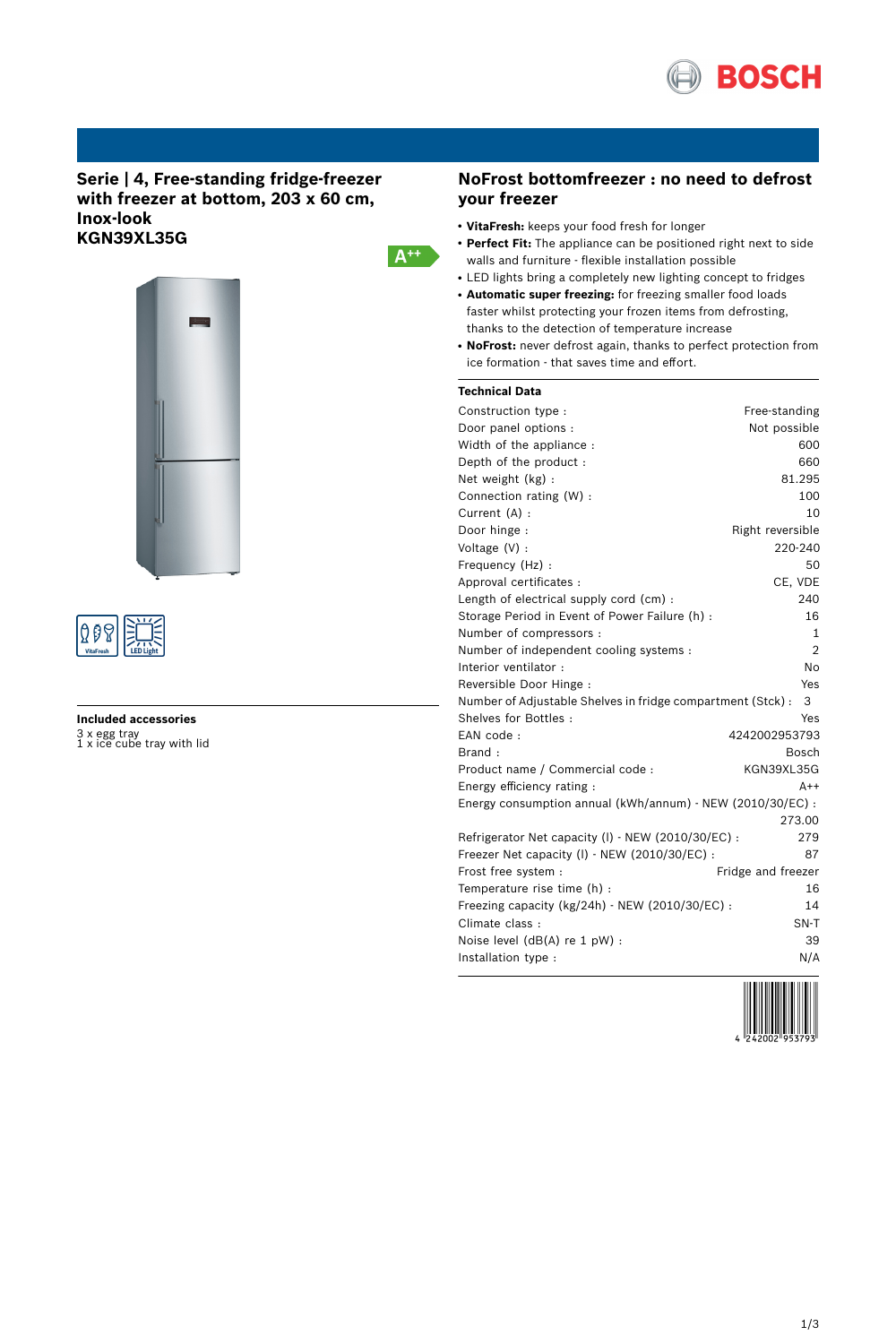

# **Serie | 4, Free-standing fridge-freezer with freezer at bottom, 203 x 60 cm, Inox-look KGN39XL35G**

# **NoFrost bottomfreezer : no need to defrost your freezer**

- KGN39XL35G
- No Frost, Fridge freezer
- Cambered door, High-door design Stainless steel look

### **Performance and Consumption**

- Energy Efficiency Class: A++
- Energy consumption: <sup>273</sup> kWh kWh/yr.
- Total net capacity: <sup>366</sup> <sup>l</sup> litres
- Net fridge capacity: <sup>279</sup> litres
- Net freezer capacity: <sup>87</sup> litres
- Noise level dB(A) re <sup>1</sup> pW: <sup>39</sup>

#### **Design features**

- Stainless steel look doors and chrome inox metallic side panels
- Vertical door handle
- Right hinged door, door reversible
- Separate, electronic temperature control with LED display

#### **Food freshness system**

- Capacity near 0°C section: 24 l
- Two separate cooling circuits allow independent temperature control and prevents the transference of humidity between the fridge and freezer cavity

### **Key features - Fridge section**

- <sup>1</sup> VitaFresh drawer with humidity control Fruits and vegetables retain vitamins and stay fresh for longer 2 VitaFresh ◄0°C► drawers with temperature control - Fish and meat stay fresh for longer
- MultiAirflow system improves circulation of air around the fridge
- Bright interior LED fridge light
- <sup>5</sup> safety glass shelves (3 height adjustable)
- Door shelves in fridge door: <sup>1</sup> large and <sup>3</sup> small.
- Super Cooling: automatic deactivation
- Metal bottle rack

### **Key features - Freezer section**

- No Frost, never have to defrost ever again
- <sup>3</sup> freezer drawers
- SuperFreeze function with automatic deactiviation
- Calendar frozen food
- Freezing capacity in <sup>24</sup> hours: <sup>14</sup> kg
- Maximum freezer storage time in power failure: <sup>16</sup> hours
- Freezer malfunction warning signal: optical and acoustical warning system

### **Additional features**

- Optical and accoustical
- <sup>3</sup> <sup>x</sup> egg tray, <sup>1</sup> <sup>x</sup> ice cube tray

### **Dimension and installation**

- Climate class SN-T (suitable for ambient temperatures between 10 to 43°C)
- Connection value <sup>100</sup> <sup>W</sup>
- 220 240 V
- Height adjustable front feet
- Dimensions: 203 cm H x 60 cm W x 66 cm D
- Based on the results of the standard 24-hour test. Actual consumption depends on usage/position of the appliance.
- To achieve the declared energy consumption, the distanceholders have to be used. As a result, the appliance depth increases by about 3.5 cm. The appliance used without the distance holder is fully functional, but has a slightly higher energy consumption.

## **Functions**

- Gross capacity, total: <sup>400</sup> <sup>l</sup>
- Gross capacity cooling <sup>290</sup> <sup>l</sup>
- \*\*\*\* freezer (-18°C and below)